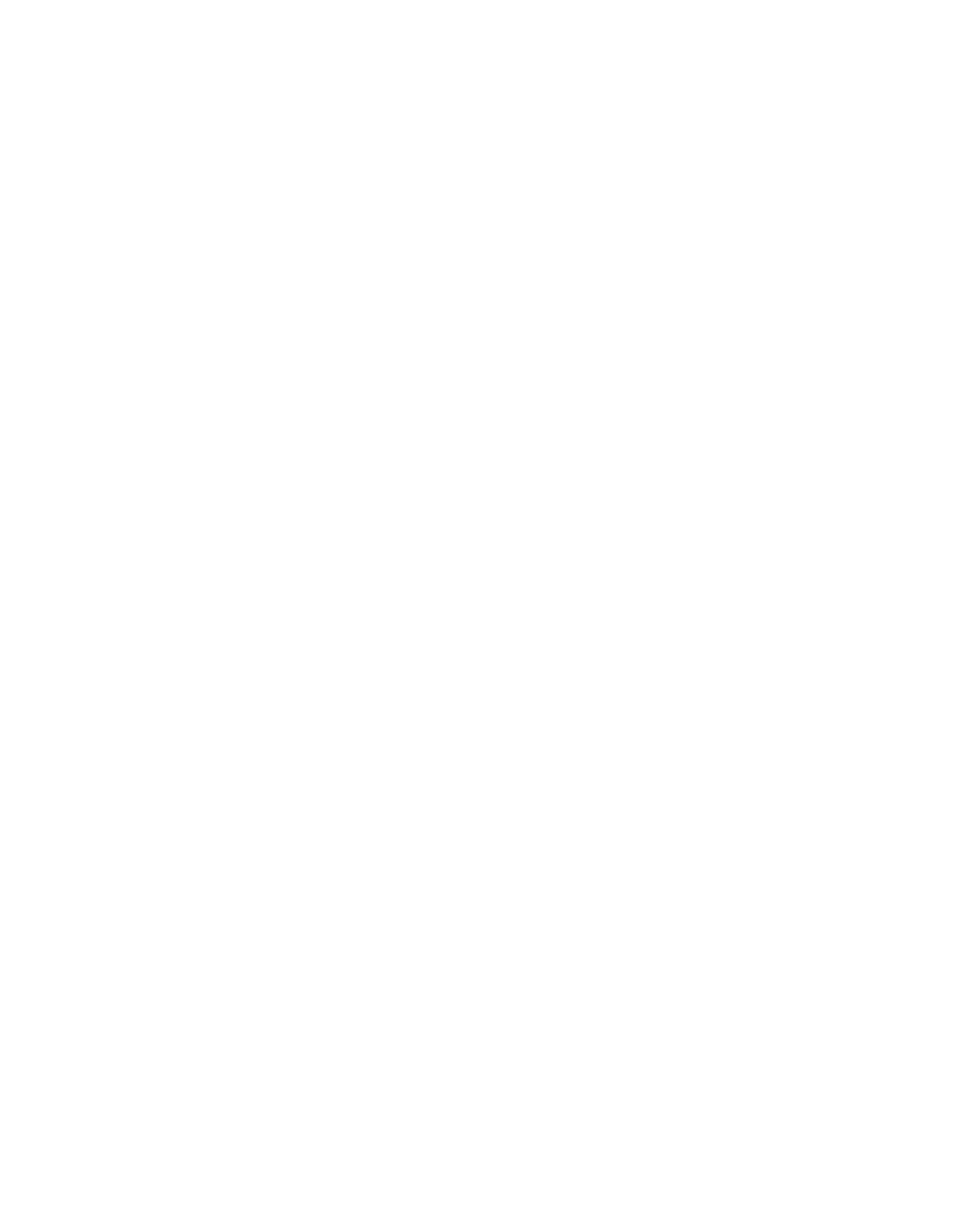

# **Executive Summary**

"The world is shifting to an innovation economy and nobody does innovation better than America."

# —President Obama, December 6, 2011

Economic activity that is fueled by research and innovation in the biological sciences, the "bioeconomy," is a large and rapidly growing segment of the world economy that provides substantial public benefit.<sup>1</sup> The bioeconomy has emerged as an Obama Administration priority because of its tremendous potential for growth as well as the many other societal benefits it offers. It can allow Americans to live longer, healthier lives, reduce our dependence on oil, address key environmental challenges, transform manufacturing processes, and increase the productivity and scope of the agricultural sector while growing new jobs and industries.

Decades of life-sciences research and the development of increasingly powerful tools for obtaining and using biological data have brought us closer to the threshold of a previously unimaginable future: "ready to burn" liquid fuels produced directly from CO<sub>2</sub>, biodegradable plastics made not from oil but from renewable biomass, tailored food products to meet specialized dietary requirements, personalized medical treatments based on a patient's own genomic information, and novel biosensors for real-time monitoring of the environment. Increasingly, scientists and engineers are looking to augment biological research with approaches from other scientific disciplines for solutions to our most demanding scientific and societal challenges and seeing exciting options that will profoundly affect our future.

Technological innovation is a significant driver of economic growth, and the U.S. bioeconomy represents a growing sector of this technology-fueled economy. Agriculture, one of the country's largest industries, is heavily based on advances in biological research and development (R&D). According to the USDA, U.S. revenues in 2010 from genetically modified crops were approximately \$76 billion.<sup>2</sup> Beyond agriculture, based on the best available estimate, 2010 U.S. revenues from industrial biotechnology—fuels, materials, chemicals, and industrial enzymes derived from genetically modified systems—were approximately  $$100$  billion. $3$ 

The growth of today's U.S. bioeconomy is due in large part to the development of three foundational technologies: genetic engineering, DNA sequencing, and automated high-throughput manipulations of biomolecules. While the potential of these technologies is far from exhausted, a number of important new technologies and innovative combinations of new and existing technologies are emerging. Tomorrow's bioeconomy relies on the expansion of emerging technologies such as synthetic biology (the direct engineering of microbes and plants), proteomics (the large-scale study and manipulation of

<sup>1.</sup> [http://www.oecd.org/document/48/0,3746,en\\_2649\\_36831301\\_42864368\\_1\\_1\\_1\\_1,00.html](http://www.oecd.org/document/48/0,3746,en_2649_36831301_42864368_1_1_1_1,00.html)

<sup>2.</sup> The \$76 billion estimate was derived by prorating the published ERS estimates of revenue (cash receipts) from the relevant crops published here:<http://www.ers.usda.gov/data/FarmIncome/finfidmu.htm#cashrec>by the estimated share of GM crops for each crop.

<sup>3.</sup> Biodesic 2011 Bioeconomy Update (Biodesic is a private consulting firm and sole source of data of this type.) [http://www.biodesic.com/library/Biodesic\\_2011\\_Bioeconomy\\_Update.pdf](http://www.biodesic.com/library/Biodesic_2011_Bioeconomy_Update.pdf)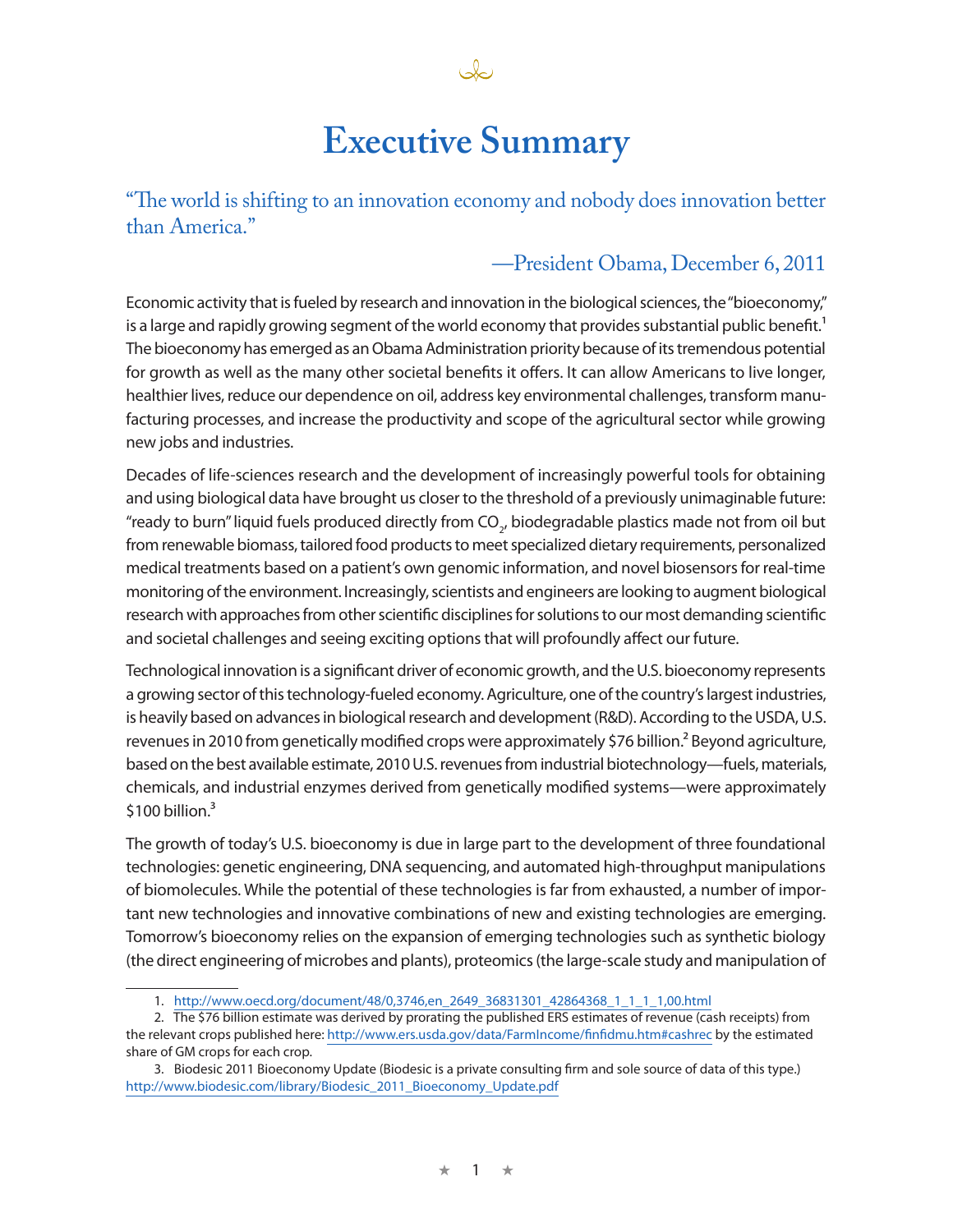#### **National Bioeconomy Blueprint**

proteins in an organism), and bioinformatics (computational tools for expanding the use of biological and related data), as well as new technologies as yet unimagined. There is also a set of emerging trends in recent research that foreshadow major advances in the areas of health, biological-based energy production, agriculture, biomanufacturing, and environmental clean-up.

In recognition of the potential of the U.S. bioeconomy, in 2010 the Administration included, in its science and technology priorities to inform Federal agency budget submissions,<sup>4</sup> a priority for Federal agencies to "support research to establish the foundations for a 21st century bioeconomy." Agencies began focusing their efforts accordingly, and have made significant early progress in building a foundation for the future bioeconomy. In addition, strategic objectives that would help to enable a future vibrant U.S. bioeconomy with potential to deliver major economic and social benefits began to emerge.

The modification of biological organisms and construction and use of organisms not found in nature carry potential safety and security risks if misapplied, raising issues of responsible conduct including ethics, responsible use, and environmental awareness, among others. These advances raise important ethical and security issues that are also top priorities for the Administration, but go beyond the scope of this document. $5-8$ 

On September 16, 2011, President Obama announced that his Administration would release a National Bioeconomy Blueprint as part of his commitment to supporting scientific discovery and technological breakthroughs to ensure sustainable economic growth, improve the health of the population, and move toward a clean energy future. Modeled after the Administration's 2011 Blueprint for a Secure Energy Future,9 this **2012 National Bioeconomy Blueprint has two purposes: to lay out strategic objectives that will help realize the full potential of the U.S. bioeconomy and to highlight early achievements toward those objectives.**

The National Bioeconomy Blueprint describes **five strategic objectives** for a bioeconomy with the potential to generate economic growth and address societal needs. Although progress is being made in all of these areas, much work remains if the United States is to remain competitive in a changing world. Summarized below (and described in more detail in the second chapter of this report) are the strategic objectives and the next steps that will help realize the full potential of the U.S. bioeconomy.

#### **1. Support R&D investments that will provide the foundation for the future U.S. bioeconomy.**

Although many studies show that research provides a healthy return on investment, a major justification for government investments in science and technology is to overcome market failures; these occur when private investors invest less in technology than the socially optimal level because they cannot reap the full benefits of their investment. In this context, scientific discovery is a public good that benefits all.

<sup>4.</sup> Executive Memorandum (M-10-30) [http://www.whitehouse.gov/sites/default/files/microsites/ostp/fy12-budget](http://www.whitehouse.gov/sites/default/files/microsites/ostp/fy12-budget-guidance-memo.pdf)[guidance-memo.pdf](http://www.whitehouse.gov/sites/default/files/microsites/ostp/fy12-budget-guidance-memo.pdf)

<sup>5.</sup> [http://oba.od.nih.gov/biosecurity/about\\_nsabb.html](http://oba.od.nih.gov/biosecurity/about_nsabb.html)

<sup>6.</sup> http://bioethics.gov/cms/synthetic-biology-report

<sup>7.</sup> [http://www.whitehouse.gov/sites/default/files/National\\_Strategy\\_for\\_Countering\\_BioThreats.pdf](http://www.whitehouse.gov/sites/default/files/National_Strategy_for_Countering_BioThreats.pdf)

<sup>8.</sup> [http://www.whitehouse.gov/the-press-office/2011/12/05/fact-sheet-seventh-review-conference-biological-and](http://www.whitehouse.gov/sites/default/files/2011whtnc_report.pdf)[toxin-weapons-conven](http://www.whitehouse.gov/sites/default/files/2011whtnc_report.pdf)

<sup>9.</sup> [http://www.whitehouse.gov/sites/default/files/blueprint\\_secure\\_energy\\_future.pdf](http://www.whitehouse.gov/sites/default/files/blueprint_secure_energy_future.pdf)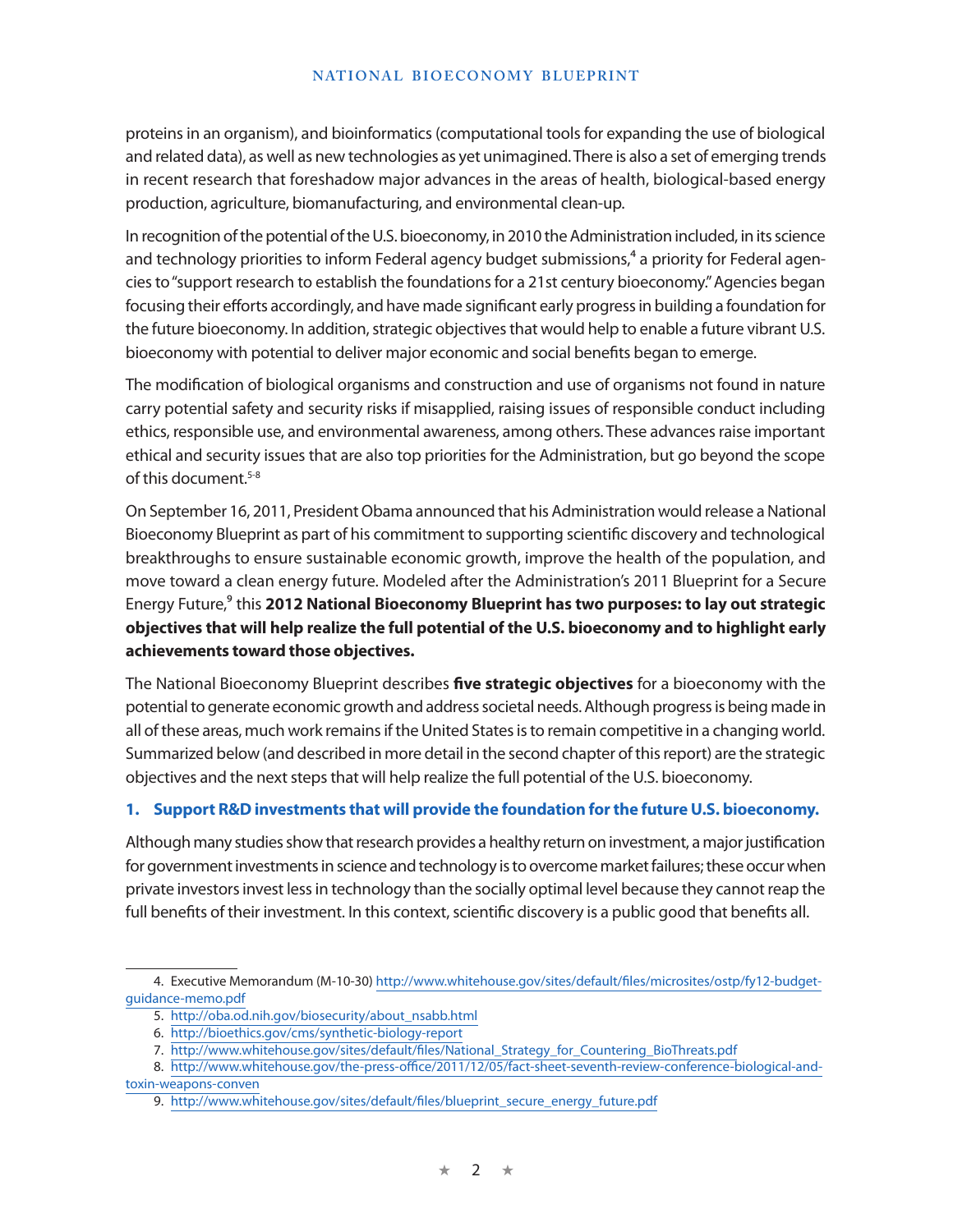#### **Executive Summary**

The pursuit of a greater understanding of natural systems yields knowledge, ideas, and technologies that the private sector can build on, sparking economic growth by giving rise to new products, services, and jobs. Coordination of Federal bioeconomy-related research activities can improve the efficiency and effectiveness of those investments and is especially important when budget growth is constrained. Coordinated strategic programs and targeted investments will accelerate progress in biological research and technology areas, and this in turn will drive discovery for an American bioeconomy.

# **Moving Forward: Coordinated, integrated R&D efforts will help strategically shape the national bioeconomy R&D agenda.**

**Expand and Develop Essential Bioeconomy Technologies** – Foundational technologies have made possible unprecedented discoveries in biological research. Multiagency collaborations for emerging foundational technologies such as synthetic biology, biology-related information technologies, proteomics, and others are being fostered in order to grow the bioeconomy.

**Integrate Approaches across Fields** – The complexity of modern research questions requires that traditional boundaries between fields of study become permeable and programs concentrate expertise from diverse disciplines around societal challenges where it is needed most. The Administration will prioritize additional multidisciplinary efforts to enable biological research at the boundaries of fields, such as physics, chemistry, engineering, computer sciences, and mathematics, that support the bioeconomy.

**Implement Improved Funding Mechanisms** – Creating or modifying funding mechanisms to support creative, high-risk/high-reward research can enable researchers to pursue daring—and potentially groundbreaking—research that may be constrained by typical funding mechanisms or approaches. Agencies should further explore the use of new or modified funding mechanisms in and across agencies to stimulate the discovery of new bioinventions with potential to grow the bioeconomy.

### **2. Facilitate the transition of bioinventions from research lab to market, including an increased focus on translational and regulatory sciences.**

If it is to be successful and thrive, the bioeconomy will be based on a steady flow of new products and services that address American needs. To ensure this flow, policies must be developed and taxpayer dollars must be used responsibly to foster an ecosystem that supports discovery, innovation, and commercialization.

### **Moving Forward: A dedicated commitment to translational efforts will accelerate movement of bioinventions out of laboratories and into markets.**

**Accelerate Progress to Market** – An increased focus on entrepreneurship, translational sciences, regulatory science, and technology transfer can help ensure that ideas with potential for application move beyond the laboratory. Strategic, coordinated investments in translational and regulatory sciences will accelerate progress in many sectors of the bioeconomy. To capitalize on the promise of the newly reauthorized Small Business Innovation Research (SBIR) program, agencies should evaluate and update SBIR programs. Some relevant objectives include reducing application response times, hiring/training program staff to enhance relevant in-house experience, and increasing the use of industry experts as peer reviewers to evaluate industry proposals.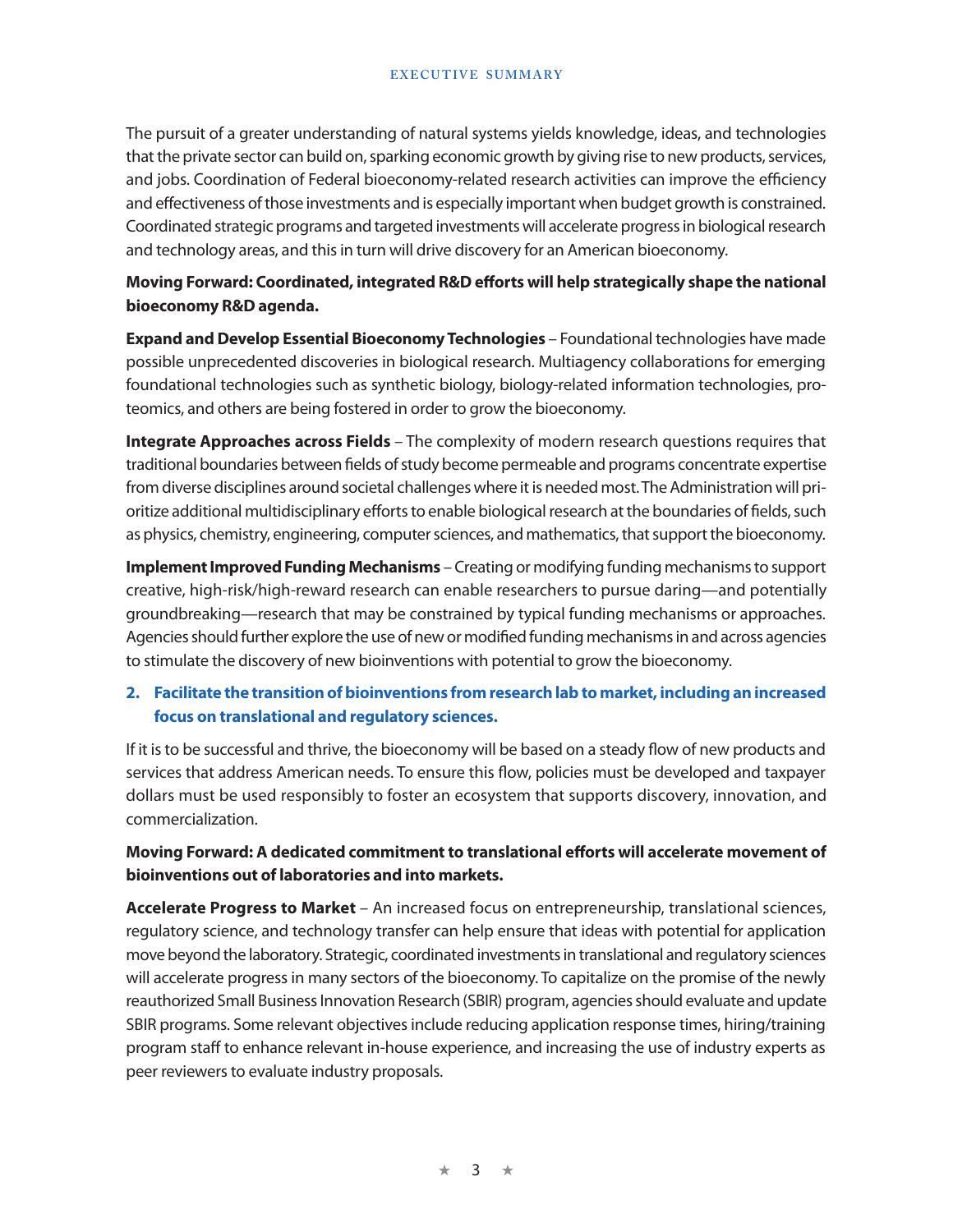#### **National Bioeconomy Blueprint**

**Enhance Entrepreneurship at Universities** – Academic research is traditionally disconnected from its economic implications, making it difficult for innovative ideas to progress beyond the lab. Integrating entrepreneurship and industry involvement into the university research experience will facilitate the path from research to commercialization and help innovative ideas reach the marketplace. As an additional benefit, students can be exposed to the broader benefits of academic pursuits, as well as introduced to potential future careers in areas outside of academia. Innovative programs that enhance entrepreneurial activities at universities are needed to help academic discoveries become commercial realities.

**Utilize Federal Procurement Authority** – The purchasing authority of the Federal government offers opportunities to help drive some aspects of the bioeconomy. By procuring biobased and sustainable versions of products used in agency missions, the Federal government supports markets and promotes innovation, while creating jobs in rural America where many of these businesses are located and bioproducts are manufactured. To drive the creation and growth of new bioeconomy markets, Federal agencies should prioritize procurement of biobased and sustainable products where appropriate and cost-effective.

#### **3. Develop and reform regulations to reduce barriers, increase the speed and predictability of regulatory processes, and reduce costs while protecting human and environmental health.**

Regulations are essential for protecting human health and the environment and reducing safety and security risks associated with potential misapplications of technology. When they are not carefully crafted or become outdated, however, they can become barriers to innovation and market expansion and discourage investment.

### **Moving forward: Improved regulatory processes will help rapidly and safely achieve the promise of the future bioeconomy.**

**Improve Regulatory Processes and Regulations –** Agencies should improve predictability and reduce uncertainty in their regulatory processes and requirements. To reduce costs and impediments to investments but without compromising safety and efficiency, attention should be given to application review times, sequential reviews by multiple agencies should be coordinated to allow parallel reviews, and specific guidance should be issued in response to stakeholder needs. When an emerging technology enters the regulatory process, Federal agencies must have a robust framework that identifies lead agency responsibilities, clarifies supporting agency roles, and delivers timely, specific guidance for applicants.

**Collaborate with Stakeholders** – Improved agency regulatory processes rely on productive stakeholder collaborations to identify needs and impediments to progress and investment. Federal agencies should focus on building new, and augmenting existing, stakeholder collaborations to inform efforts, streamline processes, and reduce costs and response times, while preserving safety and ensuring substantive benefit to public health.

★ 4 ★